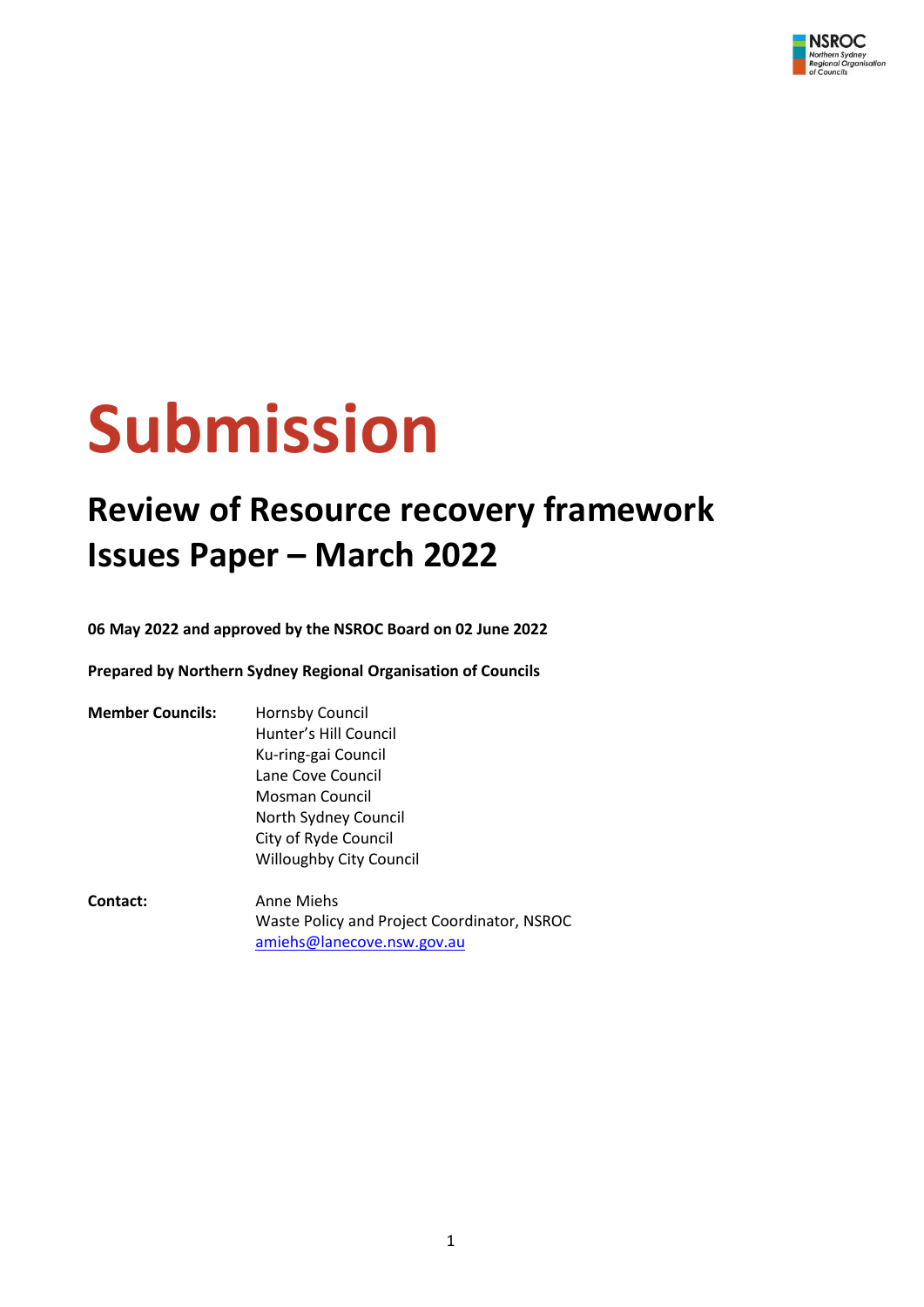

#### **INTRODUCTION**

Northern Sydney Regional Organisation of Councils (NSROC) appreciates the opportunity to make a submission to the Environmental Protection Authority on the Resource Recovery Framework (RFF) Issues Paper Review – March 2022. We commend the EPA on undertaking an independent review and for the quality of the issues paper that captures many of the concerns raised by local government and the waste industry. This submission has been prepared with the input and support of our member councils.

NSROC is a voluntary association of eight local government authorities in Sydney. The councils service an area extending from the Hawkesbury River in the north to Sydney Harbour in the south and then west to Meadowbank on the Parramatta River.

As local government authorities, our member councils have delivered waste services to our communities for many years and understand the complexity, challenges and opportunities of the sector. The diverse services and initiatives delivered to support appropriate waste management and resource recovery are targeted to the needs and expectations of the diverse communities within our region.

Councils in the NSROC region have been struggling with the lack of waste infrastructure for decades. Even more infrastructure is now required to efficiently manage waste and re-process resources as part of the circular economy and deliver the NSW Waste and Sustainable Materials Strategy 2041 (WaSM) targets. Appropriate planning and funding is required immediately. While the NSW Government released the NSW Waste and Sustainable Materials Strategy: A guide to future infrastructure needs in June 2021, there has been no further engagement with councils on this critical matter. It is important to note that waste and resource recovery services (including the associated infrastructure) are an essential service. They require the same level of importance and planning provisions as electricity and water, to ensure these services can be provided at a reasonable cost to residents. Greater investment in strategic infrastructure is required by the state government including transfer, recycling, storage and transport assets.

#### **OVERVIEW**

The Resource Recovery Framework (RRF) aims to divert waste from landfill and to minimise the risks to human health and the environment. The core components include:

- Definition of waste and the accompanying waste offences;
- NSW waste levy settings;
- Licensing framework and thresholds and
- Resource recovery orders and exemptions.

The RRF is a key driver for achieving the increased recovery targets outlined in the NSW Waste and Sustainable Materials Strategy 2041 (WaSM). Including an 80% recovery rate from all waste streams by 2030.

The NSW Government committed to reviewing the RRF as part of WaSM. The goal being to ensure regulatory settings support circular investment while maintaining protections for the environment and human health. NSROC commends this approach as the linear nature of the current framework poses barriers to resource recovery in NSW.

Initial consultation with our member councils on the issues paper highlighted that there is general confusion about what the RRF is and what it sets out to achieve. They do not agree that 'the framework provides suppliers and users of waste with a streamlined, low-cost pathway to lawfully recover and re-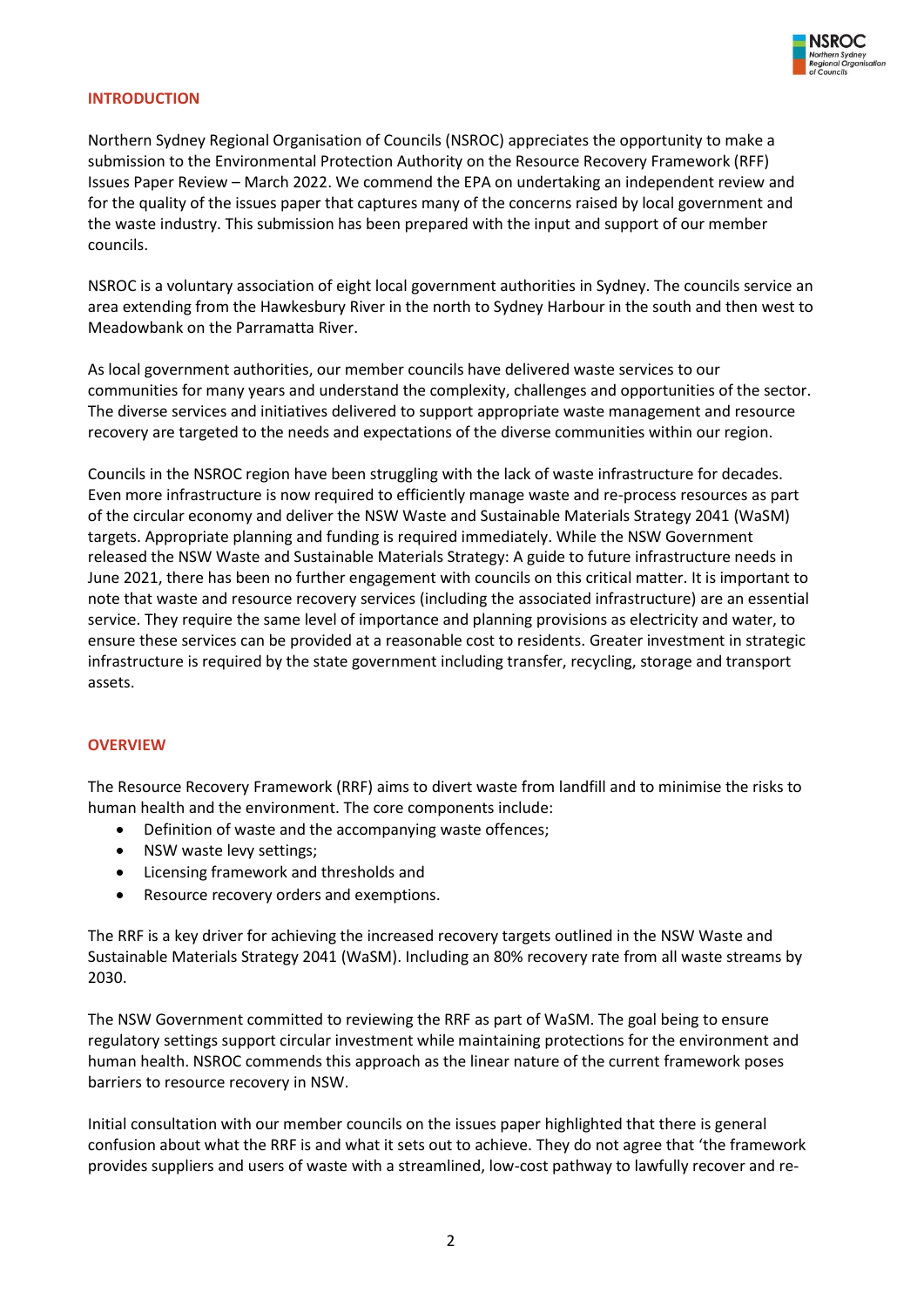

use resources while protecting human health and the environment'. The terms 'streamlined' and 'lowcost' were the two most disputed and are areas in which this review should focus.

NSROC member councils generally felt the two main issues are that:

- 1. The EPA as a regulatory body, tend to provide more barriers rather than support the development of solutions.
- 2. The RRF is not transparent, is inflexible and does not support innovation or promote the circular economy, which ultimately discourages industry investment and therefore limits resource recovery options for local government.

#### **Environment and human health protection**

## *1. What other risk-based approaches, sustainability principles or criteria could be used to assess and manage the environmental and human health risks of resource recovery?*

The RRF framework should be more holistic in its approach to waste management and consider the waste hierarchy, the risk of the waste resource to environment and human health and the most effective way of mitigating this risk. The environmental risks should consider reuse of the waste material, illegal dumping and the opportunity costs when it is sent to landfill. The risk rating of each waste material should be determined according to Risk Management Standards – AS/NZS-2004 and utilise a risk matrix that incorporates measures of the likelihood of the risk occurring and its consequence under different circumstances (e.g. quantities of the material, its form and the environment in which it is placed/used). The outcomes and treatments of the risk assessments should be utilised for developing orders, exemptions and other policies. The efficacy of current orders and exemptions should be regularly reviewed.

One example is asbestos where the health and environmental risk can be managed with correct handling, storage, transport and disposal. However, the EPA and local government continue to be challenged by illegal dumping and improper handling of this material. The cost of illegal dumping of asbestos is significant not only financially, but also from a human health and environmental perspective. Asbestos can be dumped in remote areas where it is not discovered for years. Therefore, the risk of asbestos should also be considered in the illegal dumping context. In the Northern Sydney region, most asbestos dumping cases are home renovators disposing of comparatively small amounts, of approximately 10 kg or less. The greatest cost for councils in these situations, is contractor fees and not tipping fees. Ensuring asbestos disposal is free or significantly cheaper, will encourage community members to dispose of hazardous, legacy waste correctly and reduce the risk to human health and the environment.

# *2. How can the framework be structured to deal with new and emerging waste streams and mitigate the risk of cumulative impacts from legacy and emerging contaminants?*

In order to increase resource recovery, waste needs to be viewed as a valuable commodity. Landfill should be seen as the last resort. Orders and exemptions are the path to deal with all waste streams including new and emerging under the RRF, but the process needs some refining in order to provide the flexibility and transparency industry and councils require to better invest in the circular economy.

Collaboration and information sharing between other states including South Australia, Victoria and Queensland on their treatment of historic, current and emerging waste streams would assist avoid duplication and lengthy time delays in assessing order and exemption applications.

An expert technical advisory committee should be established to provide independent advice. Representation should be from the following areas: science, industry, local government, NGOs and community members. The group could assist review individual applications for orders and exemptions in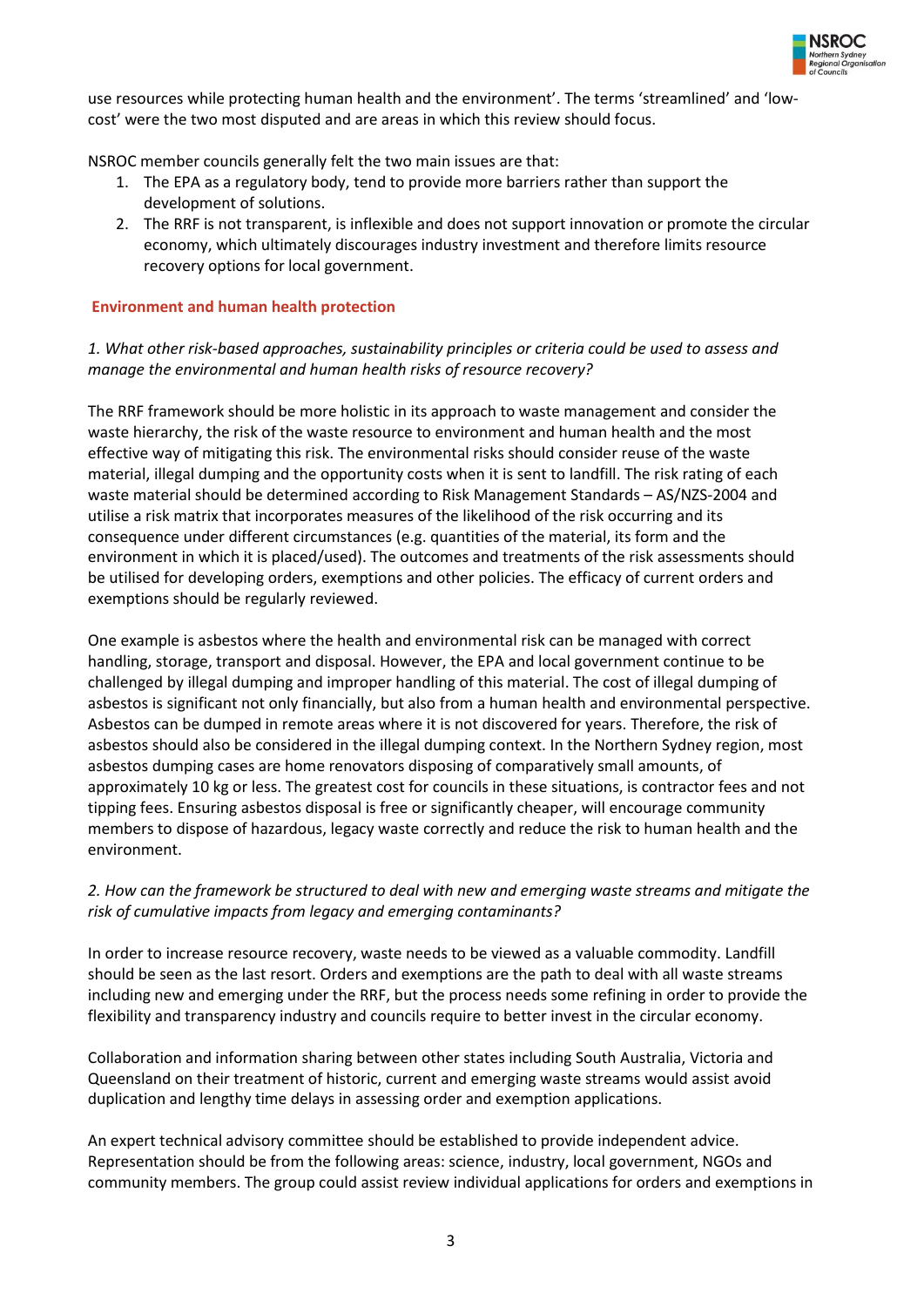

a timely manner. They could also regularly review and update the orders and exemptions and conduct risk assessments and research on the most common waste materials and emerging waste streams, to increase organisational knowledge before applications are received from industry and potentially reduce the time it takes to review applications. As part of the RRF review, it would be timely to review what the existing contaminants are and rate them from most to least harmful. This committee would provide more confidence to stakeholders, that decisions area being made based on the best available science.

Robust data is required to accurately assess the success of any program or strategy, as well as detecting emerging contaminants in waste streams. The physical bin audits conducted by councils are helpful for measuring the quantity and composition of average household kerbside waste. Consistent methodology is critical for state-wide comparisons over time. The EPA should therefore fund these surveys on an annual basis.

#### **Resource recovery and circular economy outcomes**

# *3. What options exist to facilitate better circular economy outcomes and improve certainty for innovation, business, investment and participants within the resource recovery framework?*

Private industry requires a consistent resource stream to be profitable and to have the confidence to invest in infrastructure and new technologies. Industry therefore requires greater certainty, flexibility and transparency from the RRF to advance the circular economy. Without this, councils only have access to limited service and contractor options to meet NSW Government targets. Over the past five years, there have been significant disruptions to NSW's waste and recycling sector. Sudden regulatory changes like the MWOO ban discourage industry to invest in innovative waste infrastructure. Particularly smaller-medium sized companies, which leads to decreased market competition.

## Rebalancing EPA's Responsibilities

The EPA has regulatory, policy, education and funding functions. From a council perspective these functions appear to operate as silos and there is little information exchange or cooperation. It does however appear that the regulatory arm has a greater influence (irrespective of risk), which is having a detrimental impact on developing a circular economy.

One option would be the establishment of a new dedicated resource recovery and recycling entity driven to implement rapid changes in the sector. Another would be to identify a risk based approach with increased flexibility for stakeholders generally, but especially during extenuating circumstances (particularly for low risk materials). NSROC would also welcome improved communication between the different areas of the EPA and their stakeholders.

A recent example is the fire at the Cleanaway Liquid Waste Facility in St Marys on the 19th April. This has resulted in CRCs not being able to accept oils, paints, aerosols, household batteries, gas bottles and fluorescent tubes/globes for potentially 3 months. There has been little communication from the EPA to impacted councils, let alone the provision of alternate strategies including sites for temporary stockpiling or an alternate contractor. Increased illegal dumping of these waste materials is already being observed by our member councils and it is likely that these problem waste items will also end up in kerbside collections and go straight to landfill This is simply not acceptable.

In the case of Chemical clean out events funded and organised by the EPA, the project arm was keen to deliver events that were scheduled for this month, while the regulatory arm was not able to confirm whether the materials could be collected. This caused great concern to the impacted council who had done extensive advertising and risked a community backlash if the event were to be cancelled at short notice. The EPA was also noticeably absent during the disruption to waste services due to damage to the main southern rail line in March. Part 9.1, section 284 of the *POEO Act 1997* enables the EPA to exempt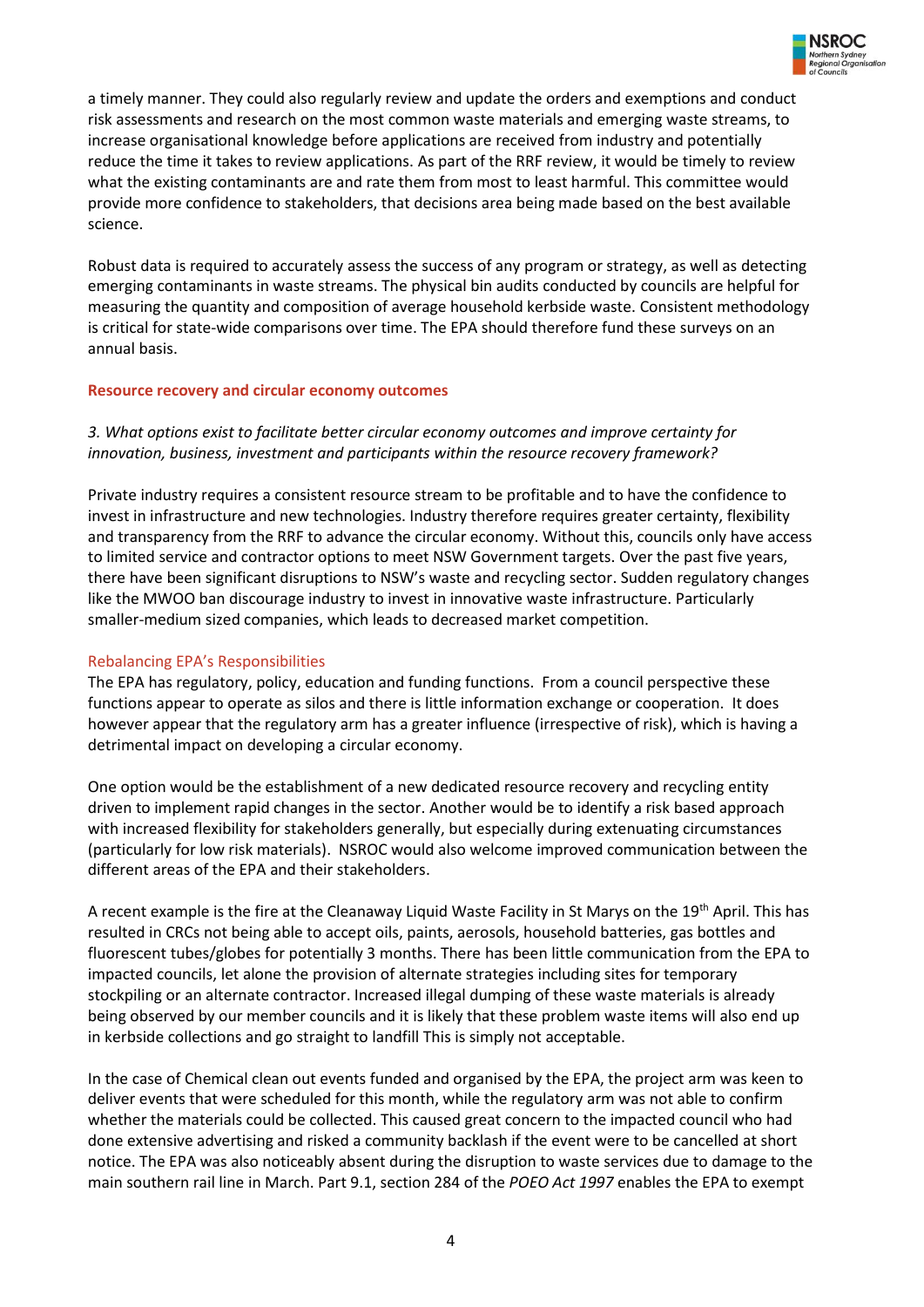

any person from any provision of this Act or the regulations, in the circumstances referred to in subsection (2) which includes emergencies or circumstances where it is not practical to comply with the relevant provision and the EPA is satisfied that non-compliance will not have a significant effect on public health, property or the environment and the Board of the EPA approves the granting of the exemption. It is not clear under the RRF how to apply for an exemption, particularly during an emergency. A streamlined process is required.

WaSM plans to address the need to 'identify and map waste facilities at high risk from severe weather events, including consideration of waste transportation, storage, processing and disposal'. NSROC looks forward to engaging with the EPA on this issue in mid-2022 and requests that the RRF review considers mandating appropriate contingency planning by industry to be eligible for orders/exemptions/licencing.

#### Waste levy

Transitioning to a circular economy will require funding for research and development, pilot projects, proving concepts, changing business practices to facilitate the circulation of resources and developing new funding models and infrastructure.

The waste levy is collected to disincentivise landfill and promote recycling and waste recovery. NSROC recommends that a greater proportion (at a minimum in line with Victoria and South Australia) of the revenue raised from the waste levy should be returned to waste and resource recovery to invest in the circular economy. The Circular Economy in NSW Report states that in less than 5 years, the circular economy could add over \$7.6 billion to NSW's GSP and provide 50 000 jobs (NSW Circular, 2020) However, the NSW Government has only committed approximately \$60 million in funding a year to deliver the Waste and Materials Strategy (WaSM), from over \$750 million dollars generated through the waste levy annually. Investment in the circular economy would provide a better return than directing the majority of the waste levy to general revenue.

Councils in the Sydney Metro area in particular, have been struggling with the staggering cost increases of providing waste delivery services to their communities over the past decade. This is predominantly due to a lack of infrastructure and competition. It would be useful if the RRF could ensure additional services and financial assistance were made available to small-medium sized businesses to provide a more level playing field. Particularly in the innovation space.

The waste levy should permanently fund the full cost of establishing and operating Community Recycling Centres (CRCs), drop off events and mobile options, e-waste support, litter and dumping projects and annual council waste audits.

#### Infrastructure

Appropriate infrastructure is required to manage waste and re-process resources into new products, as well as keep costs down for local communities. Greater investment in strategic infrastructure is required by the state government including transfer, recycling, storage and transport assets. Strategic planning should ensure the availability and protection of zoning of lands to cater for the required waste and resource recovery infrastructure to meet the needs of DPIE's 'NSW Waste and Sustainable Materials Strategy: A guide to future infrastructure needs'. Planning for best practice waste management systems requires access to major transport links including rail.

Waste and resource recovery services (including the associated infrastructure) require the same level of importance and planning provisions as electricity and water, to ensure these services can be provided at a reasonable cost to residents. The provision of garbage (waste services) is listed under the *Essential Services Act 1988* along with energy supply, public transportation, public health services and water supply. The current system does not treat waste and resource recovery as an essential service, which is leading to poor waste recovery, let alone a circular economy. Alignment of the planning and resource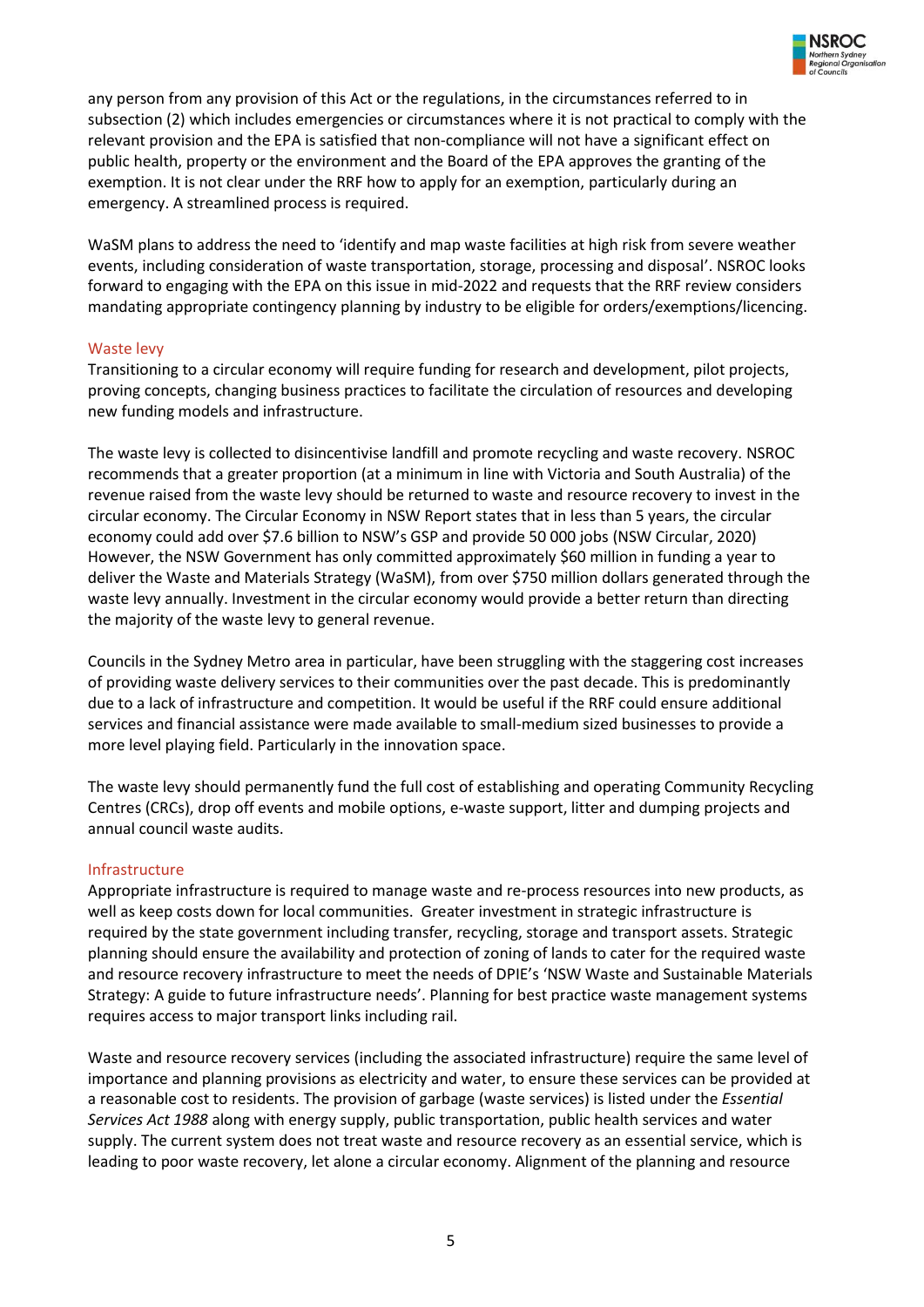

recovery frameworks to deliver consistent outcomes will improve local government's ability to recover resources.

#### Pilot studies

Pilot studies are critical to determining the feasibility of further developing and scaling new technologies and processes. They are not specifically provided for under the RRF. A fast-track licence or other mechanism should be developed for pilot projects. This has proven very successful in Victoria. The pilots could be subject to more frequent and rigorous testing, based on the risk of the initial material, output material or technology. Once the EPA is satisfied with the risk level that the technology or process poses to human health and the environment, industry can go through the order/exemption application process, if they believe it is feasible to scale.

#### Community Recycling Centres (CRCs)

CRCs play a critical role in diverting problem waste from landfill and reducing illegal dumping. Providing permanent and full funding for increased material types including (but not limited to) all e-waste, polystyrene, soft plastics and textiles. Furthermore, the EPA should expand its collection contract at CRCs to these waste streams.

Managing the volume of waste that comes into CRCs can be challenging. Particularly for hazardous items. CRCs are licenced to hold particular volumes, but they may get spikes in drop-offs or collections may be delayed. A more flexible system is required which enables short-term increases or a % buffer.

#### Product stewardship

Product stewardship schemes should be encouraged to ensure uptake and oversight across relevant industries. These schemes should be flexible enough to facilitate stakeholder input and buy in from industry and local council who will be required to assist with collections either through CRCs or kerbside collection services.

# *4. What specific benefits would an 'end of waste' provision deliver that aren't already provided by the current framework?*

There is a lack of clarity about when 'waste' transitions into a 'resource' in NSW. This results in industries wishing to engage in the resource recovery space undergoing stringent licencing requirements and other reporting measures unless specifically exempted. In many cases hindering organics processing, Alternative Waste Treatment (AWT) and Materials Recovery Facility (MRF) outputs. 'End of waste' describes when waste ceases to be waste and becomes a secondary raw material, and how to distinguish between waste and by-products. Queensland and South Australia have adopted this distinction and NSROC recommends comparing and contrasting their frameworks to develop a suitable 'end of waste provision' for NSW's RRF.

# *5. Are there resources being recovered or re-used outside the current exemption framework that would benefit from greater regulatory clarity?*

Non general orders and exemptions should be reviewed as part of the RFF process, based on the risk principles discussed in question 1. Materials of low risk for different uses should be made general resource recovery orders and exemptions. The general orders and exemptions should be reviewed on a regular basis to reflect new technologies, processes, uses and testing regimes.

There is merit in publishing the specific orders and exemptions (removing confidential information) as a resource for other waste generators and processors and signalling that the EPA has prior experience with the material in question and building industry confidence.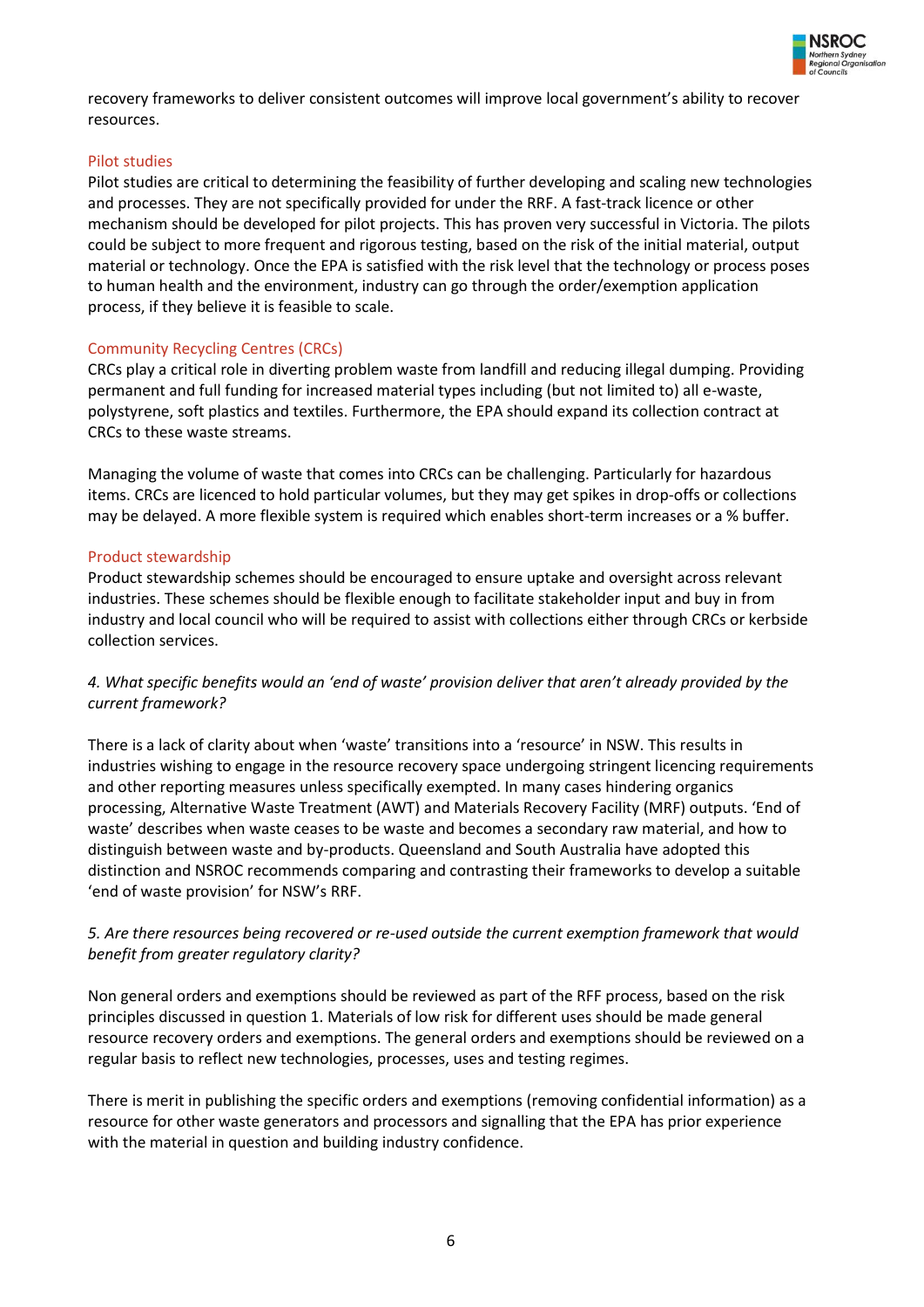

Mixed Waste Organic Material (MWOO) is one of the best known examples in the waste industry, where innovation has led to negative consequences for industry and local government. General orders and exemptions were revoked at short notice, resulting in there being no legal use for MWOO, other than landfill. This had significant implications for councils' collecting and processing contracts and resulted in a loss of sellable product for industry. This experience also damaged the confidence and willingness of industry, financial institutions, local government and end-users to invest in innovation.

NSROC recommends that general orders and exemptions should be reconsidered for the use of Waste Organic Material WOO for mine site rehabilitation. Other potential uses should also be explored

With Food Organics and Garden Organics (FOGO) being mandated by 2030, there are grave concerns that it may face similar obstacles as MWOO. The waste sector is specifically concerned about the presence of per- and poly-fluoroalkyl substances (PFAS) and Phthalates in FOGO output material. What research work is the EPA doing to ensure this doesn't become an emerging issue? What guarantees do councils have over service and contractual risks given most Sydney councils will lock into long term contracts?

FOGO's general resource recovery order and exemption needs to be reviewed in line with the FOGO mandate to ensure a smooth transition and successful implementation. Currently under the Compost Order 2016, whether compostable caddy liners, food soiled cardboard and paper packaging and animal waste are considered compost contaminants is inconsistent between the FOGO use instructions and the compost order.

# *6. Does the current waste definition facilitate circular economy outcomes while ensuring the protection of the environment and human health? If not, what changes do you suggest?*

The current definition of waste under the *POEO Act 1997* is broad and includes (but is not limited to) any discarded, rejected, unwanted, surplus or abandoned substance. A substance is not precluded from being waste merely because it is or may be processed, including substances that are applied to land or used as fuel (but only in the circumstances prescribed in the regulations). If we wish to transition to a circular economy, a distinction between the definition of waste and resource is critical in the *POEO Act 1997*. This will shift attitudes and actions from the community to industry and assist increase diversion and reuse rates. Community members are more likely to engage in resource recovery (especially recycling) if they are confident their efforts do not end up in landfill and industry will be provided with more confidence and less restrictions around licencing, orders and exemptions.

# **The administration of the resource recovery framework**

#### *7. How could the overall transparency and clarity of the resource recovery framework be improved?*

The RRF can be clarified by providing more information on the EPA website about it. Even those working in the industry are unclear about what it entails and what its purpose is. *The Resource Recovery Framework Review Issues Paper* provides a good explanation of how the different legislation and policy tools fit together to form the framework (page 11) and what its objectives are. This should be incorporated into the EPA website.

The resource recovery order and exemption process would benefit from more clarity of the process involved, including the path to approval (as a flow chart), which departments are involved and how the risk is assessed. As well as timelines. The Issues paper notes the timeframe for assessing applications can be lengthy, averaging around 4 weeks for simple applications. LGNSW reports that the timeframe taken to assess applications is too long, which is not good for industry. This information should also be displayed on the website.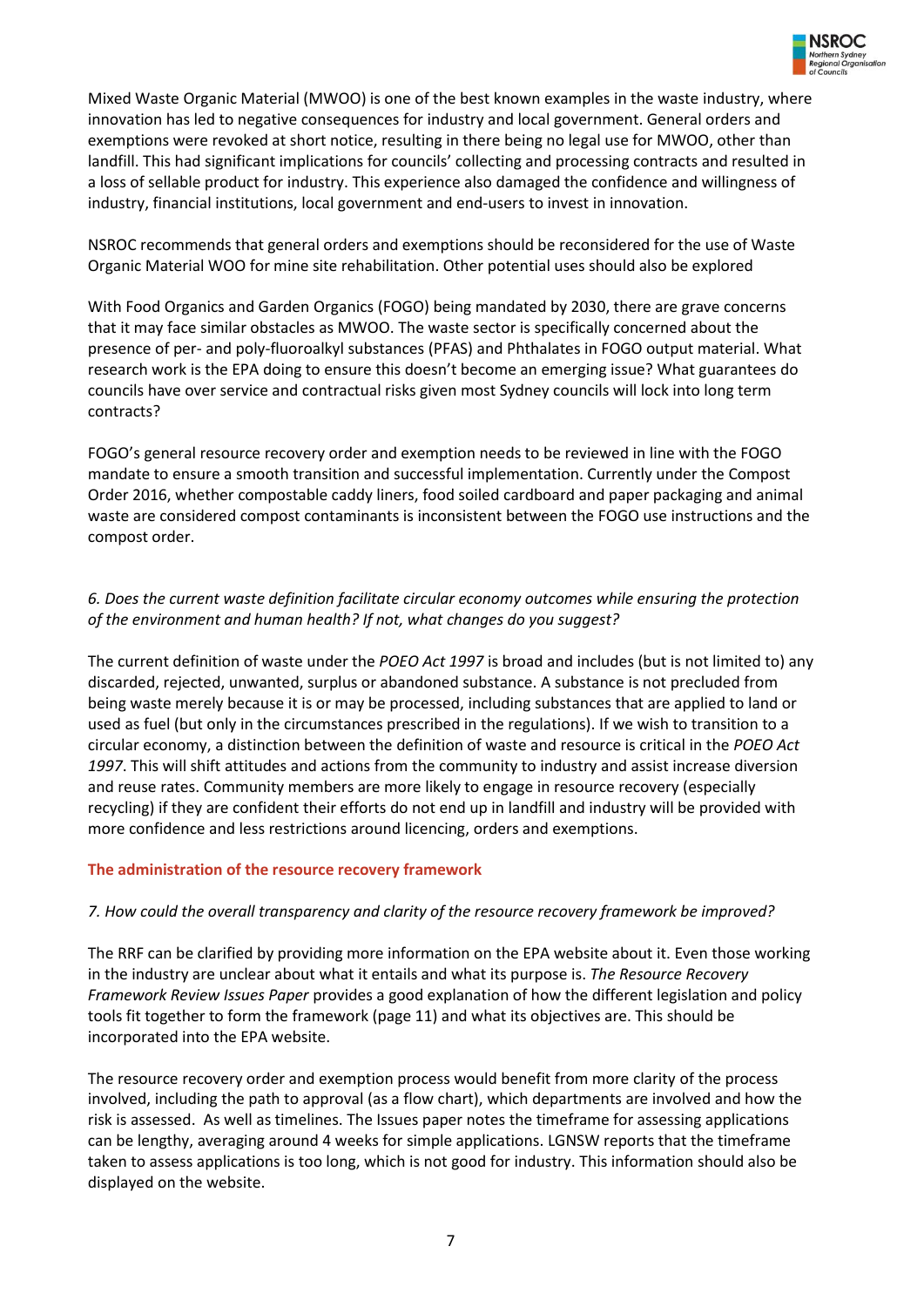

Written, detailed instructions for applying for orders and exemptions are available on the website. To improve clarity and efficiency, NSROC recommends that a template be produced, to avoid the number of incorrect applications that the EPA is receiving.

The technical advisory group (described in question 2), or any other technical group should be displayed on the website, as is the EPA board.

Introduce appeal rights and timeframes for decision-making with respect to resource recovery order/exemption applications and introduce decision making procedures with respect to important decisions made by the EPA including decisions to revoke an exemption order. The only current right of appeal is through the Land and Environment Court. This only discourages smaller players from contesting decisions. A more equitable option is required.

# *8. What tools, systems, data or methods could be used by the EPA to better understand the waste being utilised under the framework?*

Robust data is critical to determine the success of any program. There would be great benefit in the EPA collecting state-wide data and making it publicly available. As part of the RRF review, a database should be designed and developed that incorporates NSW Local Government Waste and Resource Recovery (WARR) data, council bin audit (discussed in question 2) data and data contributed from waste recovery and reprocessing, presumably as part of licences/orders/exemptions. The EPA is in the unique position where it can access industry data that is normally considered commercial in confidence. Refinement of the data collected would be required to ensure the categories of waste materials for example are consistent between the data sources. The data would enable the EPA to determine whether its targets have been met as well as determine areas where more investment is required in new infrastructure or technologies. Councils would be able to access waste and resource recovery data of their own LGA, which they currently do not have access to because industry is reluctant to share this information. Even if they have contracts with council. Members of the public would be able to access some of the data, allowing them to participate in its analysis and increasing their trust in resource recovery in NSW. Experience has demonstrated that open access to data leads to previously unimagined innovation opportunities.

# *9. What processes could the EPA put in place when determining whether existing orders and exemptions should be amended or revoked due to environmental or human health risks?*

The independent technical advisory group (discussed in question 2) should be involved in assessing the need for amending or revoking orders and exemptions. There should be transparency and communication with the relevant stakeholders through the entire process. The EPA should undertake and publish a regulatory impact study to inform the decision, based on (but not limited to) environmental and health impacts of BAU, as well as the economic and resource recovery risks associated with the proposed amendment or revocation. The speed at which these changes take place should be commensurate with risk to human health and the environment. Where possible, alternate options should be supplied.

Local government and industry should also be able to appeal order and exemption revocations, through avenues other than the Land and Environment Court.

# **Enforcement of the resource recovery framework**

*10. How could the framework be strengthened to ensure responsibility along the whole supply chain – waste generator, transporter, processor, transporter and consumer?*